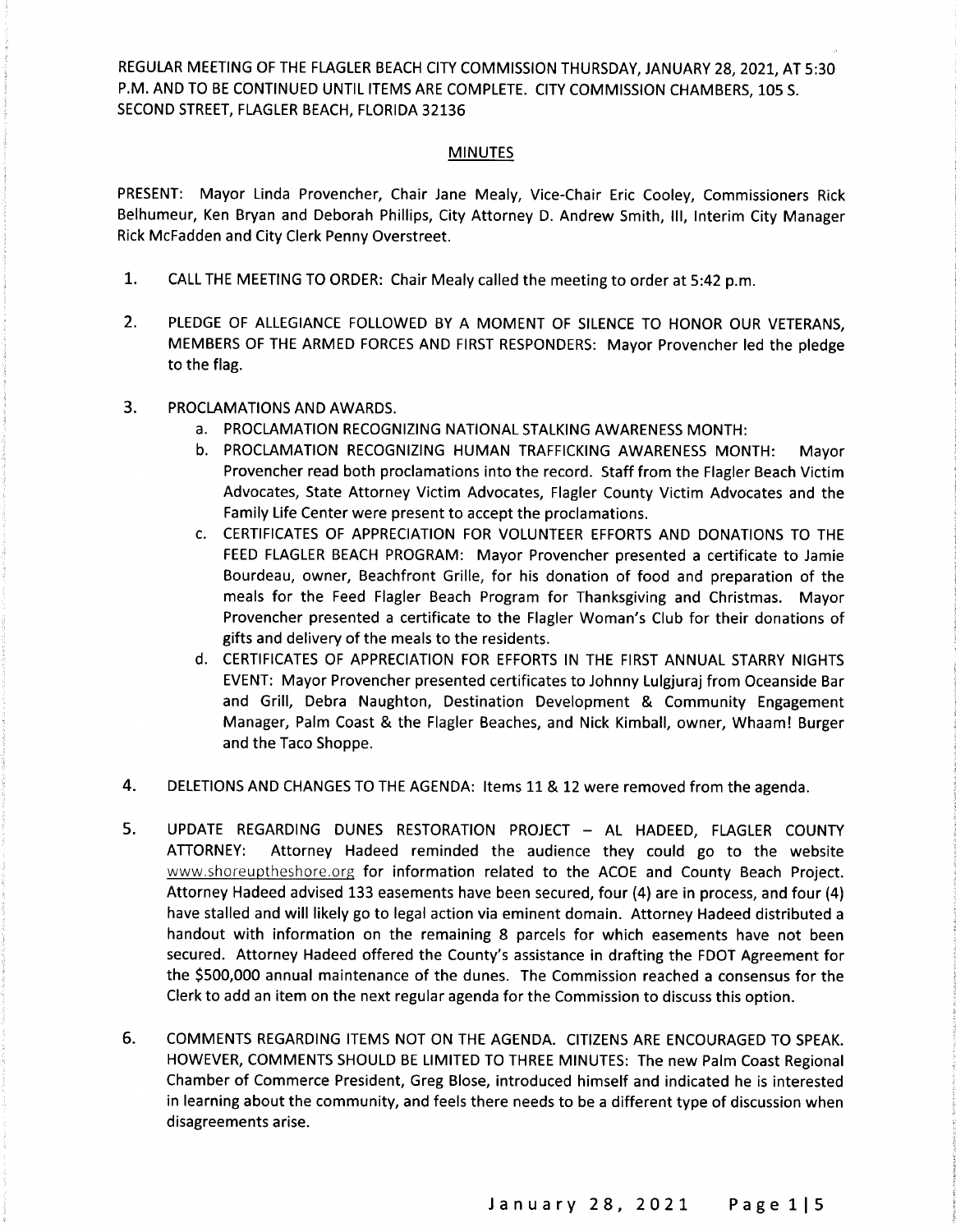## CONSENT AGENDA

- 7. APPROVE THE MINUTES OF THE SPECIAL MEETINGS OF DECEMBER 15 AND 22, 2020 AND JANUARY 14, AND 19, 2021, AND THE REGULAR MEETING OF DECEMBER 10, 2020.
- 8. APPROVE SUBMISSION OF PAPERWORK FOR THE FEDERALLY FUNDED SUB AWARD AND GRANT AGREEMENT NO. Z1787 THROUGH PA-COVID19-4486 AND AUTHORIZE MAYOR TO SIGN SAME -KATHLEEN DOYLE, FINANCE DIRECTOR.
- 9. APPROVE A PIGGY -BACK CONTRACT WITH INSITUFORM TECHNOLOGIES, LLC IN THE AMOUNT OF \$699, 997.40 FOR THE SLIP LINING OF 2.6 MILES OF VITRIFIED CLAY SEWER PIPE - PENNY OVERSTREET, CITY CLERK.
- 10. APPROVE TERMINATION OF THE INTERLOCAL AGREEMENT BETWEEN FLAGLER COUNTY, FLORIDA AND THE CITY OF FLAGLER BEACH, FLORIDA FOR JOINT USE OF THE MOODY-WICKLINE SENIOR SERVICES CENTER — DREW SMITH, CITY ATTORNEY.
- 11. APPROVE A COST SHARE AGREEMENT BETWEEN ST. JOHNS RIVER WATER MANAGEMENT DISTRICT AND THE CITY OF FLAGLER BEACH FOR THE 2020/2021 REDI GRANT FOR THE CITY OF FLAGLER BEACH SEWER SLIP LINING REHABILITATION PHASE II PROJECT — PENNY OVERSTREET, CITY CLERK: This item was removed from the agenda.

Chair Mealy reviewed the consent agenda items and, pulled item 8 for discussion. Chair Mealy opened public comments. Kim Carney directed comments to item number ten. Chair Mealy closed public comments. Motion by Commissioner Belhumeur that we approve the consent agenda item numbers seven, nine and ten. Commissioner Phillips seconded the motion. The motion carried unanimously.

Item 8: Approve submission of paperwork for the federally funded Sub Award and Grant Agreement No. Z1787 through PA-COVID19-4486 and authorize Mayor to sign same - Kathleen Doyle, Finance Director. Chair Mealy inquired to the Finance Director regarding the purpose of the Grant. Chair Mealy opened public comments. No comments were offered. Chair Mealy closed public comment. Motion by Commissioner Belhumeur to approve agenda item number eight. Commissioner Cooley seconded the motion. The motion carried unanimously.

# GENERAL BUSINESS

- 12. CONSIDER A REQUEST TO ALLOW THE USE OF SHIPPING CONTAINERS FOR COMMERCIAL AND RESIDENTIAL STRUCTURES — CORINNE & TREVOR FISHER: This item was removed from the agenda.
- 13. APPLICATION OE-21-01-05 FOR AN ANNUAL OUTDOOR ENTERTAINMENT PERMIT AT LOCATION 909 NORTH OCEAN SHORE BOULEVARD — APPLICANT KAREN GREEN, ISLAND FLAVAZ RESTAURANT — STAFF ASSIGNED: PENNY OVERSTREET, CITY CLERK: Clerk Overstreet advised the Officials the Planning Board unanimously approved the request for the Outdoor Entertainment Permit at their January 5, 2021 meeting. Chair Mealy opened public comments. No comments were offered. Chair Mealy closed public comment. Motion by Commissioner Phillips to approve application OE-21-01-05. Commissioner Bryan seconded the motion. The motion carried unanimously, after <sup>a</sup> roll call vote.
- 14. CONSIDER A COUNTER OFFER OF \$150,000 FOR THE PROPERTY AT 1844 S. CENTRAL AVENUE -JOHN HORAN, PALM WAVE REALTY: John Horan provided the Officials with <sup>a</sup> counter offer from the perspective buyers. Mr. Horan explained their position that they feel the offer is fair

January 28, 2021 Page 215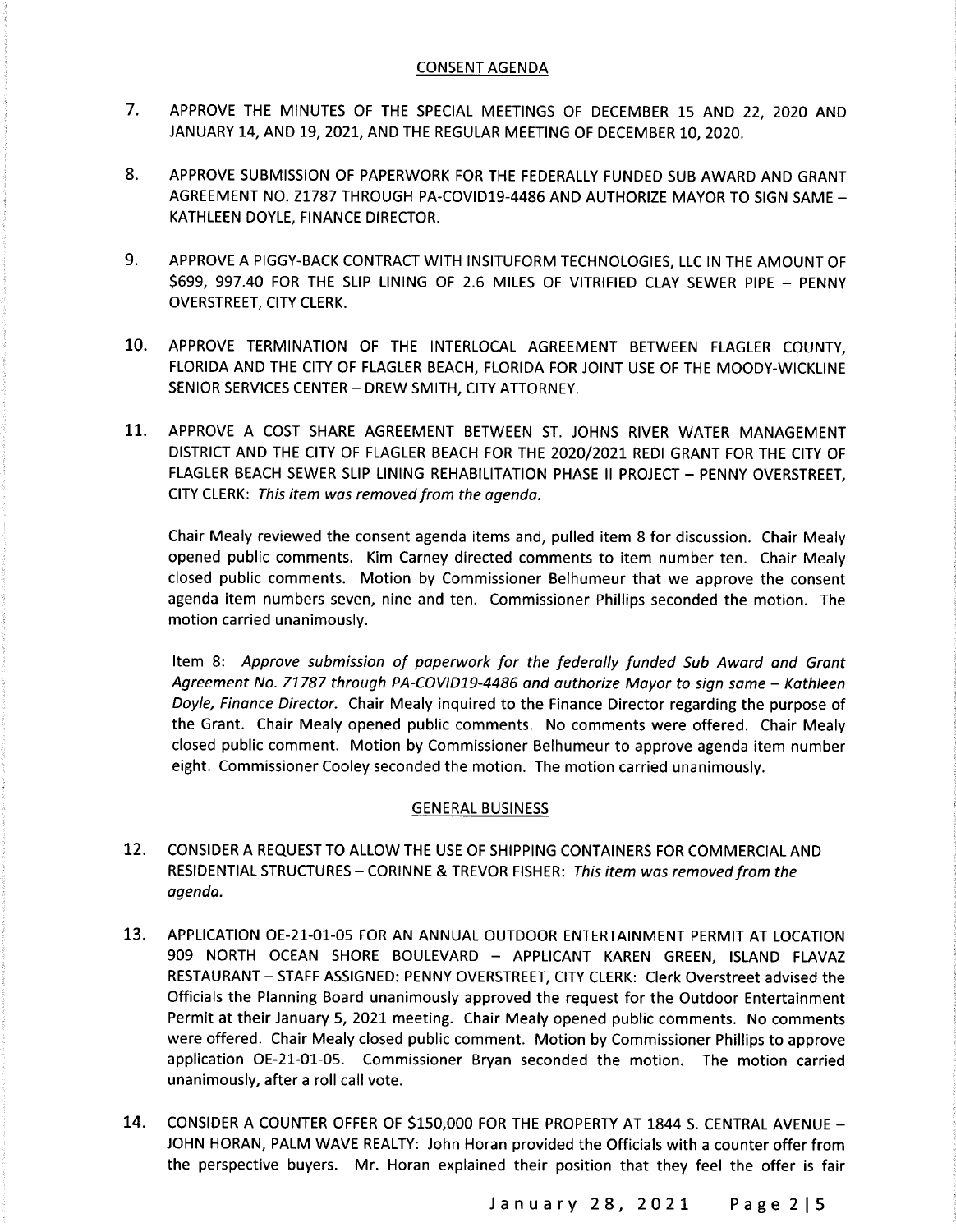considering the current market, the number of active tortoise burrows on the property, and the comps. Discussion ensued amongst the officials regarding the counter-offer. Chair Mealy opened public comments. Johnny Lulgjuraj, Oceanside Bar & Grill, adjacent property owner wanted to ensure the buyers were aware of the proximity to the commercial property and the active restaurant. Chair Mealy closed public comments. Motion by Commissioner Belhumeur that we accept the offer from Garry and Michelle Grigull, that we accept the counter offer of 150, 000 for the property at 1844 S. Central Avenue. Commissioner Cooley seconded the motion. The motion carried unanimously.

- 15. CONSIDER PROPOSAL TO AMEND THE VOCA GRANT AND FUNDING FOR 2021/2022 FY BUDGET -CHIEF MATT DOUGHNEY: Chief Doughney reviewed the request. Finance Director Doyle provided budget comments. Donna Kearney and Michelle Ficocello, City of Flagler Beach Victim Advocates spoke in favor of the request and hoped the city would approve which will allow them to provide additional assistance to residents in crisis. Chair Mealy opened public comments. Kim Carney spoke of the increase in opioid overdoses and suicides in our County due to COVID- 19 and spoke of the Flagler Countywide Opioid Task Force offerings. Chair Mealy closed public comments. Motion by Commissioner Belhumeur that we approve the change of the VOCA Grant funding to 75% as opposed to 100% in the physical year 2021/2022. Commissioner Bryan seconded the motion. The motion carried unanimously.
- 16. RESOLUTION 2021-02, A RESOLUTION BY THE CITY COMMISSION OF THE CITY OF FLAGLER BEACH, FLORIDA FOR SANITATION FEE INCREASES TO PROVIDE REVENUES THAT WILL BE SUFFICIENT TO OPERATE FINANCIALLY SELF-SUPPORTING SANITATION FUND. REPEALING RESOLUTION 2017-35; PROVIDING FOR CONFLICT AND AN EFFECTIVE DATE - KATHLEEN DOYLE, FINANCE DIRECTOR: Attorney Smith read the title of the resolution into the record. Finance Director Doyle reviewed the item stating <sup>a</sup> residential account with <sup>1</sup> tippy cart will see <sup>a</sup> 55 cent per month increase. Ms. Doyle reported included in this resolution is the requirement for <sup>a</sup> home based business with a Local Business Tax Receipt (LBTR) to purchase a tippy cart. Rob Smith, Sanitation Supervisor, reviewed the cost issues associated with recycling, and the solution staff has proposed is to only recycle aluminum cans and clean cardboard. Mr. Smith reported he has already altered the routes to eliminate the need for <sup>a</sup> new driver position. The recycling changes will apply to commercial and residential. Commissioner Bryan reported he met with some of the residents on this issue. Commissioner Bryan reported the Marine Environmental Science Group at the high school is willing to help us locate grants and promote what we want the residents to do. Commissioner Bryan expressed opinion that this is <sup>a</sup> big educational process and he feels the department needs assistance in the resident and business owner education on the new process. Chair Mealy indicated the Woman's Club has offered assistance as well. Commissioner Belhumeur expressed his dislike of the requirement for <sup>a</sup> home based business with <sup>a</sup> LBTR to have <sup>a</sup> tippy cart, and explained why he felt this way. Mayor Provencher inquired about the Commercial rates and new requirements. Ms. Doyle responded yes, the commercial rates will increase 1.79 %, and noted the big difference will be the change in what is recycled. The businesses will now place glass with the solid waste, not the recycle carts, and this will likely increase the number of pick-ups they schedule per week or require additional containers, which will increase their costs. Ms. Doyle reported the tipping fees the City is charged for disposal are increasing as well. Ms. Doyle indicated if this resolution is approved, it is projected the city would only need to annually increase rates as prescribed by the Gross Domestic Product Implicit Price Deflator Index, which is the city's code requirement. Discussion ensued regarding streamlining services, analyzing for possible labor reductions, and decreasing runs, the summer expense related to beach can pick-ups and the additional cost being bore by residents and created largely by Palm Coast and County residents. Chair Mealy opened public comments. Comments were heard from Doug O' Conner, Daryl Reynolds and Paul Harrington. Chair Mealy closed public comments. Motion by Commissioner Belhumeur that we approve Resolution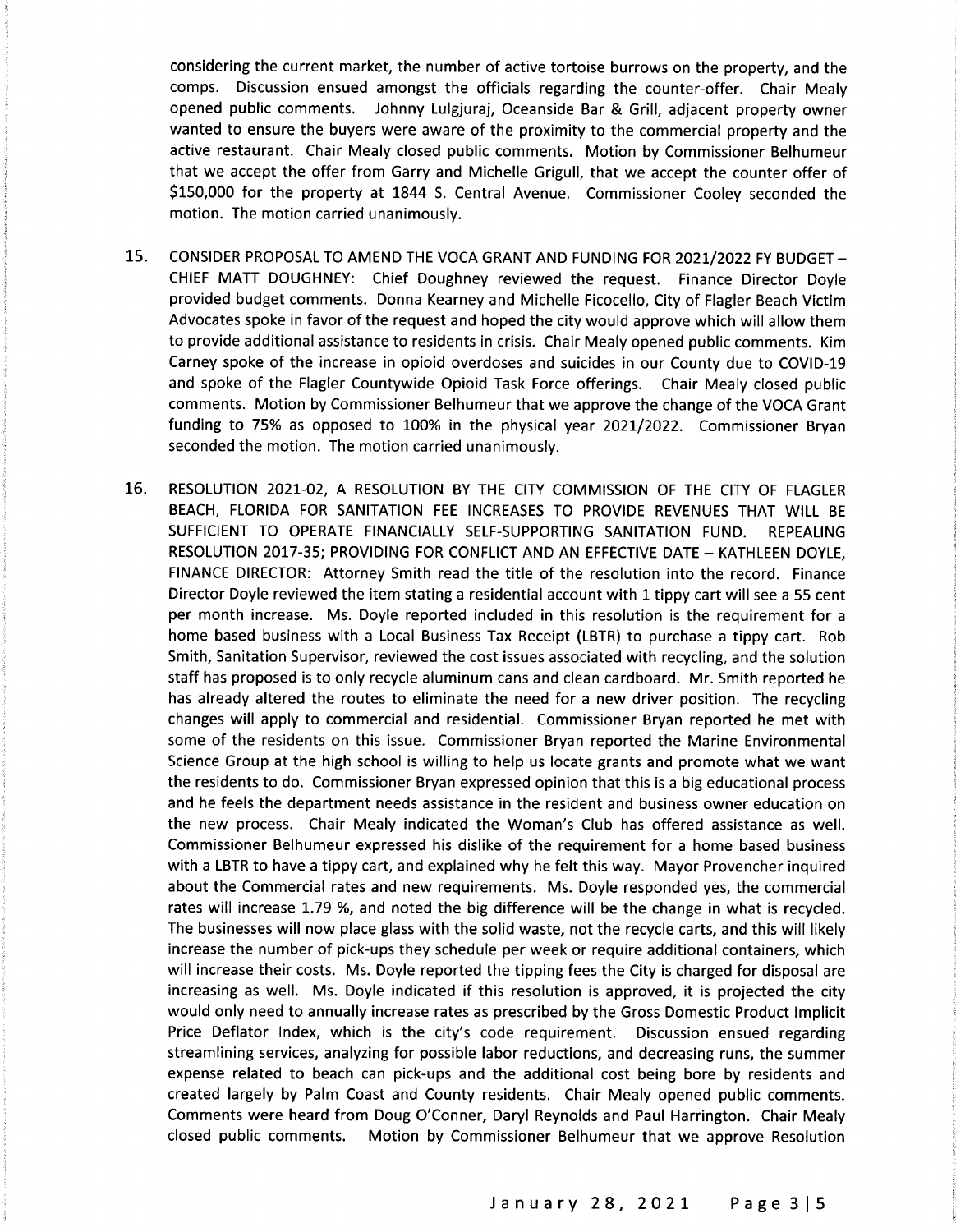2021-02. Commissioner Cooley seconded the motion. The motion carried unanimously, after a roll call vote.

17. QUARTERLY BUDGET REPORT, PERIOD ENDING DECEMBER 31, 2020 — KATHLEEN DOYLE, FINANCE DIRECTOR: Ms. Doyle reviewed the last quarter revenues and expenses. No action was taken.

The agenda moved to Item #19.

## COMMISSION COMMENTS

18. COMMISSION COMMENTS, INCLUDING REPORTS FROM MEETINGS ATTENDED: Mayor Provencher inquired about a request for a commission representative to support "Fresh from Flagler". Commissioner Phillips indicated her interest and reported she will call her to get more information. Commissioner Bryan spoke of actions at the TDC meeting. Commissioner Belhumeur asked the Interim Manager for an update regarding the emergency repair of the pier. Mr. McFadden reported the pier repair will begin on Monday, and they have not received <sup>a</sup> start date for the A-Frame roof. The discussion turned to rental scooters, they are becoming a nuisance. Attorney Smith advised he would bring back information on what other cities are doing to regulate this activity. Commissioner Belhumeur inquired about the development across from City Hall ( Barnhill property) what is being erected is very different from what was approved on the commercial site plan. Attorney Smith advised for additional permits to be withheld and to not issue <sup>a</sup> certificate of occupancy until the issue is clarified. Commissioner Cooley spoke of Item 14 from the December 10, 2020 agenda regarding Well 14. Commissioner Cooley stated the information presented to the officials for approval was inaccurate. Interim Manager McFadden indicated he would like to meet with David King, P.E., Mead Hunt, to discuss options. Discussion turned to the Library and it still being closed to the public. Mr. McFadden indicated he would meet with the Safety Officer ( Chief Pace) and the Librarian to discuss solutions to reopening the building. Commissioner Phillips reported on her interaction with the Pal Parker Park Group indicated they hope to come before the Commission in about one month with <sup>a</sup> proposed plan for the park.

The agenda moved to Item #21.

## PUBLIC HEARINGS

- 19. APPLICATION VAR #21-01-01 2444 S. OCEAN SHORE BOULEVARD -A VARIANCE TO REDUCE THE REQUIRED FRONT YARD SETBACK OF A PROPOSED NON-RESIDENTIAL ATTACHED ACCESSORY STRUCTURE (OUTDOOR DINING AREA) FROM THE REQUIRED TWENTY-FIVE (25) FEET AS ESTABLISHED IN THE CITY OF FLAGLER BEACH LAND DEVELOPMENT REGULATIONS, SECTION 2. 04. 02. 9 ZONING, SCHEDULE TWO, LOT, YARD, HEIGHT, AND BULK REGULATIONS TO TWO ( 2) FEET (3) INCHES - APPLICANT RICHARD SMITH, STAFF ASSIGNED LARRY TORINO, PLANNER: Larry Torino, Planner, reviewed the request. Mr. Torino stated due to Tourist Commercial zoning he feels this is <sup>a</sup> reasonable request. If it was <sup>a</sup> General Commercial zone he would not have denied the application. Chair Mealy opened public comments. No comments were offered. Chair Mealy closed public comments. Motion by Commissioner Belhumeur that we approve application VAR 21-01-01. Commissioner Cooley seconded the motion. The motion carried unanimously, after a roll call vote.
- 20. ORDINANCE 2021-01, AN ORDINANCE BY THE CITY COMMISSION OF THE CITY OF FLAGLER BEACH, FLORIDA, AMENDING CHAPTER 2, SECTION 2-135 AND 2-167; CHAPTER 6, SECTION 6-25; CHAPTER 14, SECTION 14-9; AND SECTION 14-6; TO CORRECT CLERICAL ERRORS AND TO REMOVE SECTIONS OF THE CODE NO LONGER APPLICABLE; PROVIDING FOR INCLUSION IN THE CODE OF ORDINANCES; PROVIDING FOR CONFLICT AND AN EFFECTIVE DATE — FIRST READING —

January 28, 2021 Page 415